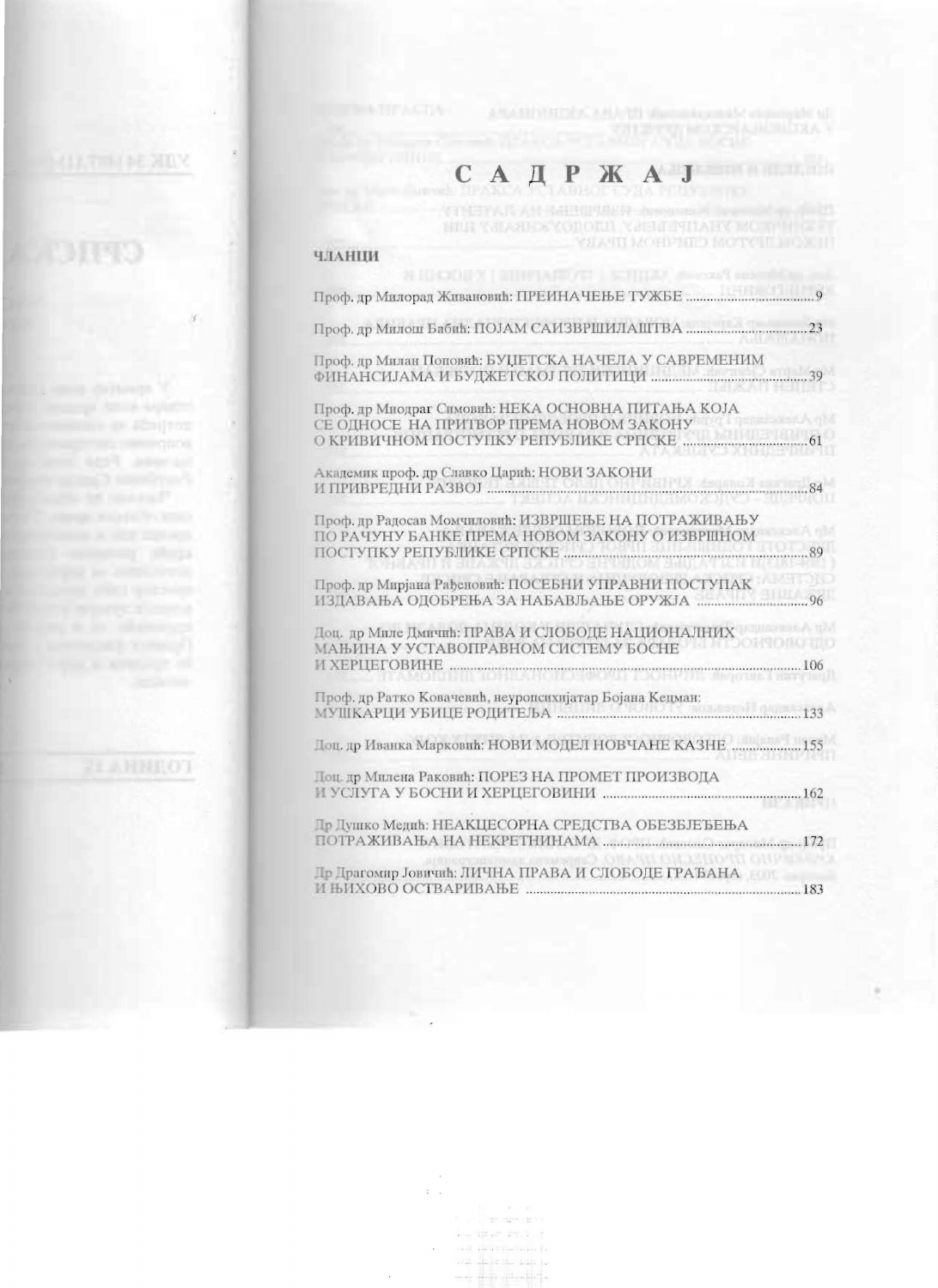| Др Мирослав Милосављевић: ПРАВА АКЦИОНАРА |  |
|-------------------------------------------|--|
| У АКЦИОНАРСКОМ ДРУШТВУ                    |  |

生儿子名

### ПОГЛЕДИ И МИШЉЕЊА

| Проф. др Милорад Живановић: ИЗВРШЕЊЕ НА ПАТЕНТУ,<br>ТЕХНИЧКОМ УНАПРЕЂЕЊУ, ПЛОДОУЖИВАЊУ ИЛИ                                                                                                          | .225 |
|-----------------------------------------------------------------------------------------------------------------------------------------------------------------------------------------------------|------|
| Доц. др Милена Раковић: АКЦИЗЕ (ТРОШАРИНЕ) У БОСНИ И                                                                                                                                                |      |
| Мр Владимир Карајица: МОРАЛНА И ПРОФЕСИОНАЛНА ПРАВИЛА<br>$\Pi$ OHAIIIAHA                                                                                                                            | .238 |
| Мр Марта Сјештчић: МЕДИЦИНСКИ ТРЕТМАН И ПОТРЕБАН                                                                                                                                                    | 255  |
| Мр Александар Грујић: НОВИНЕ И ПРОБЛЕМИ ЗАКОНА<br>О ПРИВРЕДНИМ ДРУШТВИМА И ЗАКОНА О РЕГИСТРАЦИЈИ                                                                                                    |      |
| Мр Драгана Коларић: КРИВИЧНО ДЕЛО ТЕШКЕ ТЕЛЕСНЕ                                                                                                                                                     | 282  |
| Мр Александар Мартиновић: ПОВОДОМ ОБЕЛЕЖАВАЊА<br>ДВЕСТОТЕ ГОДИШЊИЦЕ ПРВОГ СРПСКОГ УСТАНКА<br>(1804-1813) И ИЗГРАДЊЕ МОДЕРНЕ СРПСКЕ ДРЖАВЕ И ПРАВНОГ<br>СИСТЕМА: СРПСКА РЕВОЛУЦИЈА И СТВАРАЊЕ СРПСКЕ |      |
| Мр Александар Тимотијевић: СЛУЧАЈЕВИ У КОЈИМА ДОЛАЗИ ДО                                                                                                                                             |      |
| Драгутин Глигорић: ЛИЧНОСТ ПРОФЕСИОНАЛНОГ ДИПЛОМАТЕ 334                                                                                                                                             |      |
|                                                                                                                                                                                                     |      |
| Милан Рапајић: ОДГОВОРНОСТ РОДИТЕЉА ЗА ШТЕТУ КОЈУ.                                                                                                                                                  | .358 |

## ПРИКАЗИ

Проф. др Миодраг Симовић: ПРОФ. ДР СТАНКО БЕЈАТОВИЋ, КРИВИЧНО ПРОЦЕСНО ПРАВО, Савремена администрација, ................375

**Amarol All**